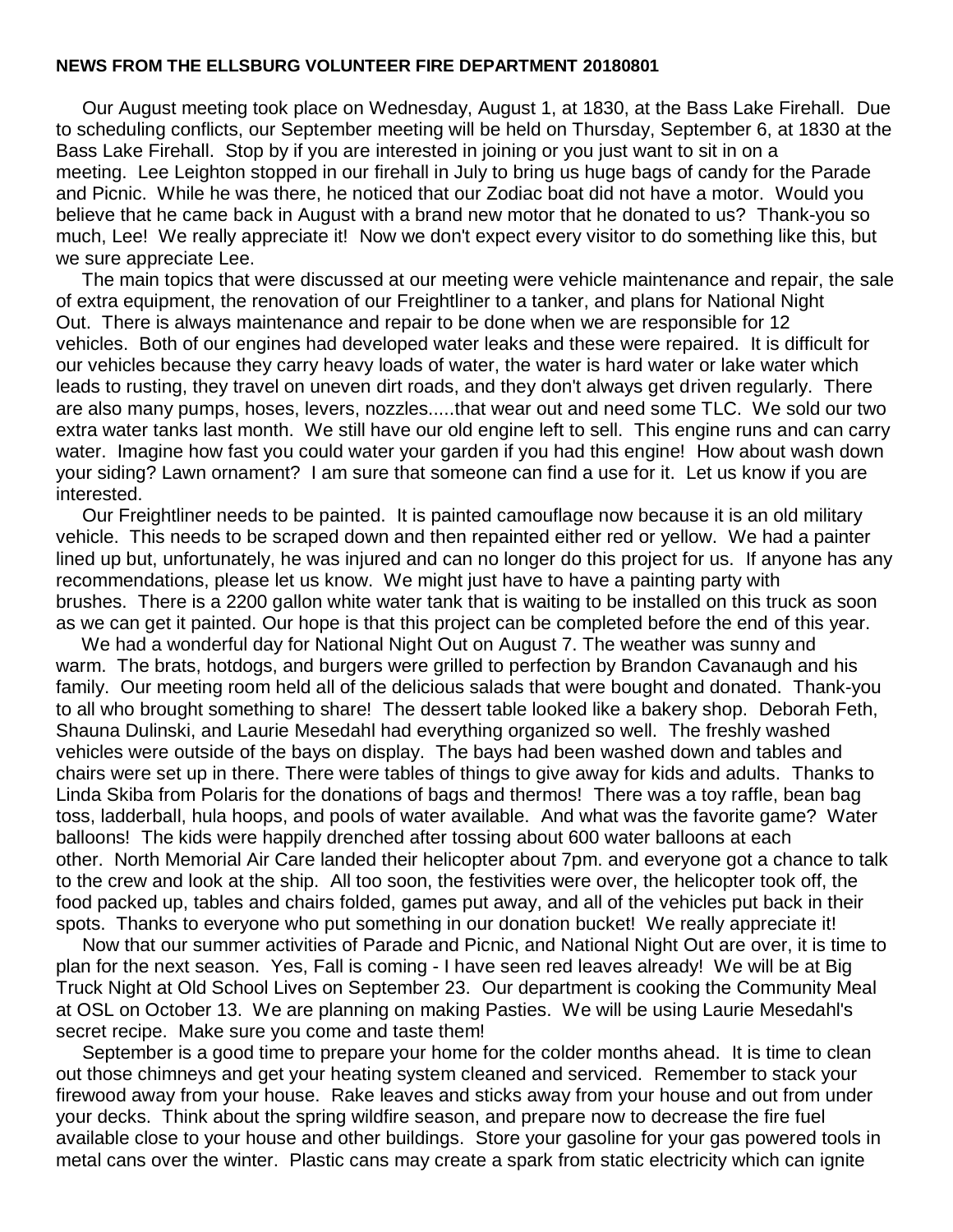fumes and cause an explosion. Check your fire extinguishers to make sure that they are the right type for that area and that they are not expired. Check your smoke detector batteries. Replace your smoke detectors if they are more than 8 years old. Make sure that you have one in every bedroom, hallway, and furnace room. Install them on the ceilings of these places because smoke travels up. Don't install them on the wall just below the ceiling. Smoke travels up a wall and then curves over to the ceiling around a foot below the ceiling. It may miss a detector that is placed right up by the ceiling. Remember that our department has free smoke detectors that we can install for you if you need some. Also, our smoke detectors have 10 year batteries. Give us a call. Make sure that you also have carbon monoxide detectors installed in your home. There were too many carbon monoxide deaths last year. Carbon monoxide (CO) is odorless, so you won't be aware of its presence until too late. Any type of heating system - whether wood, gas, or oil - can produce CO. Carbon monoxide detectors should be placed on the wall about two feet from the floor. This gas travels across the floor and then fills a room from the floor up. If a CO detector is placed too high on the wall, the gas may overcome you - especially if you are short - before the detector senses its presence. Do not get the combination smoke alarm/ carbon monoxide detectors. Smoke detectors need to be on ceilings and CO detectors need to be close to the floor. Check the detectors in your parent's homes. If your children are in college dorms or similar housing, make sure you check those places for the presence and proper placement of these detectors, and review emergency escape plans with them. Remember, there should be two ways out of every room. Those in dorms should also know how many room doors there are between their room and the stairwell. Remind them to keep low to the floor in a fire. Call 911 if an emergency arises. Review fire safety with them even if they roll their eyes at you! If you have questions or need help, give us a call. We are here to help you.

Pictures from National Night Out on August  $7<sup>th</sup>$ , 2018